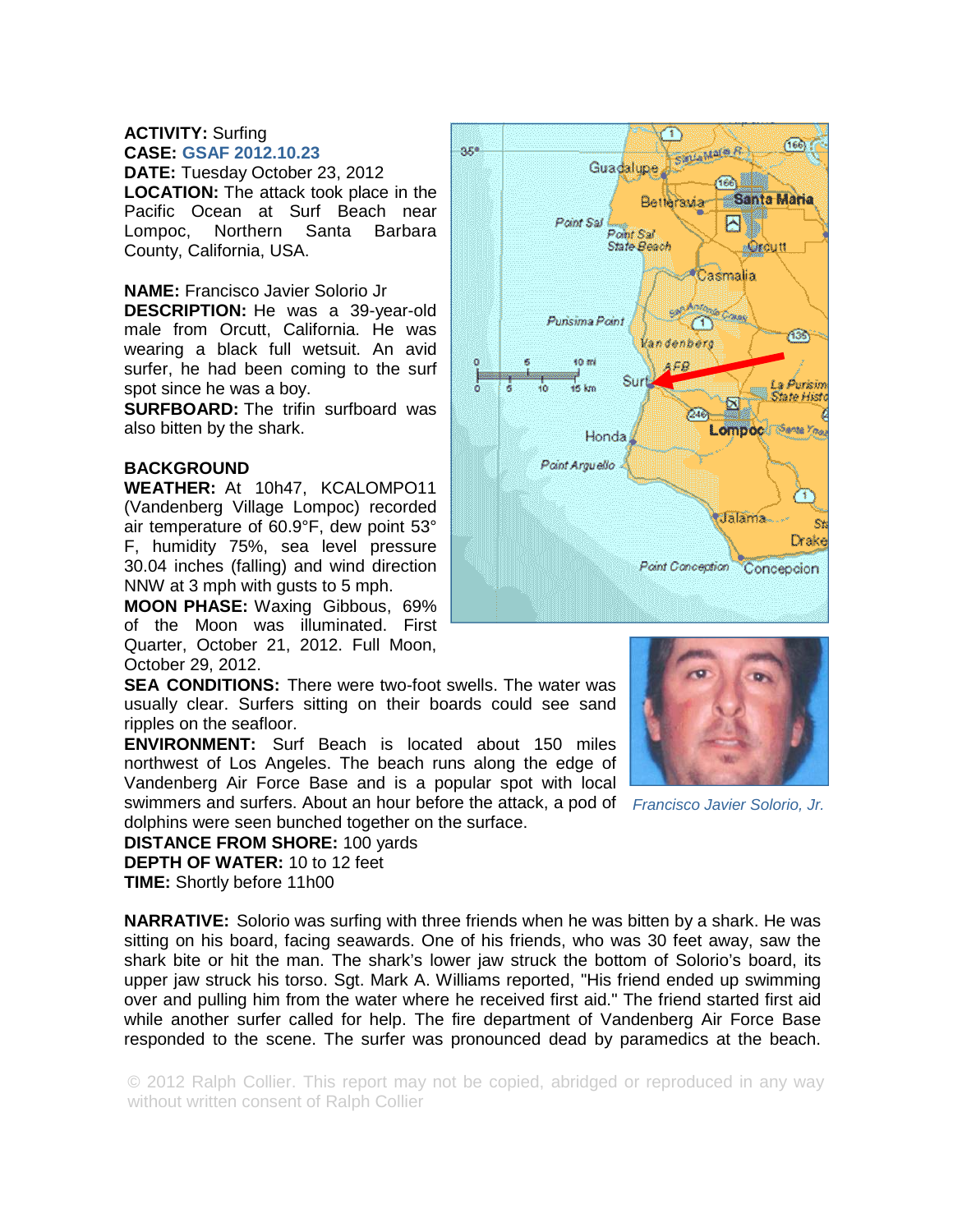Nina Armagno, 30th Space Wing commander, ordered the closure of all beaches on the base's coastline for 72 hours as a precaution.

**INJURY:** Fatal. The shark made a single bite that that ripped through the surfer's left upper torso and back. There was a small wound on the top of his left hand. The surfboard was also bitten.

**SPECIES:** White shark, 15 to 16 feet in length

**CASE INVESTIGATOR:** Ralph Collier



© 2012 Ralph Collier. This report may not be copied, abridged or reproduced in any way without written consent of Ralph Collier